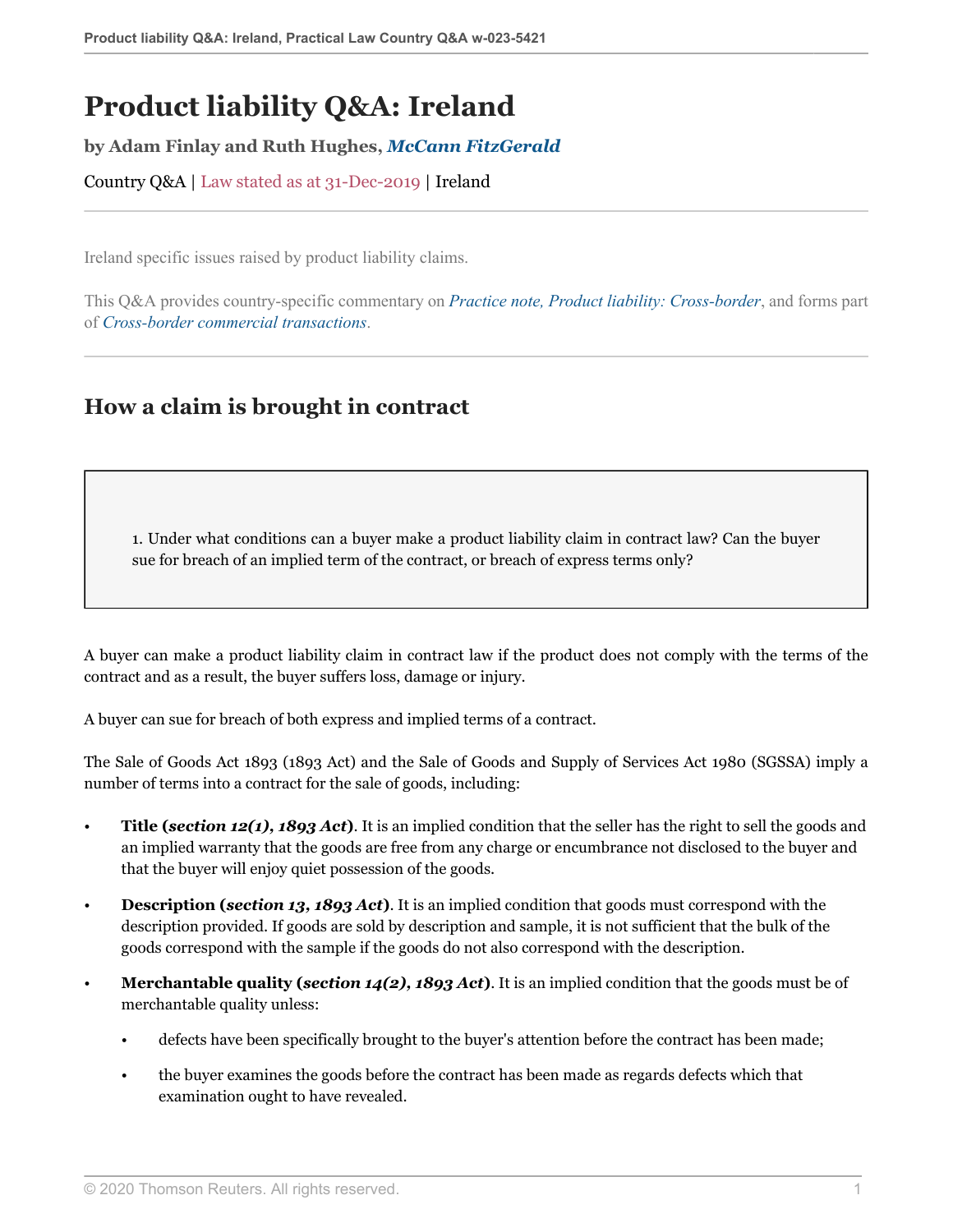- **Fit for purpose (***section 14(4), 1893 Act***)**. Where the seller sells goods in the course of a business and the buyer, expressly or by implication, makes known to the seller a particular purpose for which the goods are being purchased, there is an implied condition that the goods are reasonably fit for that purpose, whether or not that is a purpose for which such goods are commonly supplied. This condition is not implied where the circumstances show that the buyer does not rely, or that it is unreasonable for him/her to rely, on the seller's skill or judgement.
- **Sale by sample (***section 15, 1893 Act***)**. There are implied conditions by sale of sample that:
	- the bulk must correspond with the sample in quality;
	- the buyer must have reasonable opportunity to compare that bulk with the sample;
	- the goods will be free from defect that would render them unmerchantable, which would not be apparent on reasonable examination of the sample.
- **Spare parts and servicing (***section 12, SGSSA*). There is an implied warranty that spare parts and an adequate after sale service will be made available by the seller in such circumstances as are stated in any offer, description or advertisement by the seller on behalf of the manufacturer or on his/her own behalf and for such period as is stated. If no period is stated, then it must be for a reasonable period.
- **Materials used (***section 39, SGSSA***)**. It is implied in a contract for the supply of a service where the supplier is acting in the course of a business that any materials used will be sound and reasonably fit for the purpose for which they are required.

In addition to the 1893 Act and the SGSSA, the European Communities (Certain Aspects of the Sale of Consumer Goods and Associated Guarantees) Regulations 2003 (2003 Regulations) will also apply where the buyer is a consumer. The 2003 Regulations require that consumer goods delivered under a contract of sale to a consumer must be in conformity with that contract. Consumer goods are presumed to be in conformity with the contract of sale if they:

- Comply with the description given by the seller.
- Are fit for any particular purpose for which the consumer requires them and which he/she made known to the seller at the time of conclusion of the contract.
- Are fit for the purposes for which goods of the same type are normally used.
- Show the quality and performance which are normal in goods of the same type and which the consumer can reasonably expect, given the nature of the goods and taking into account any public statements on the specific characteristics of the goods made about them by the seller the producer or his representative, particularly in advertising or on labelling.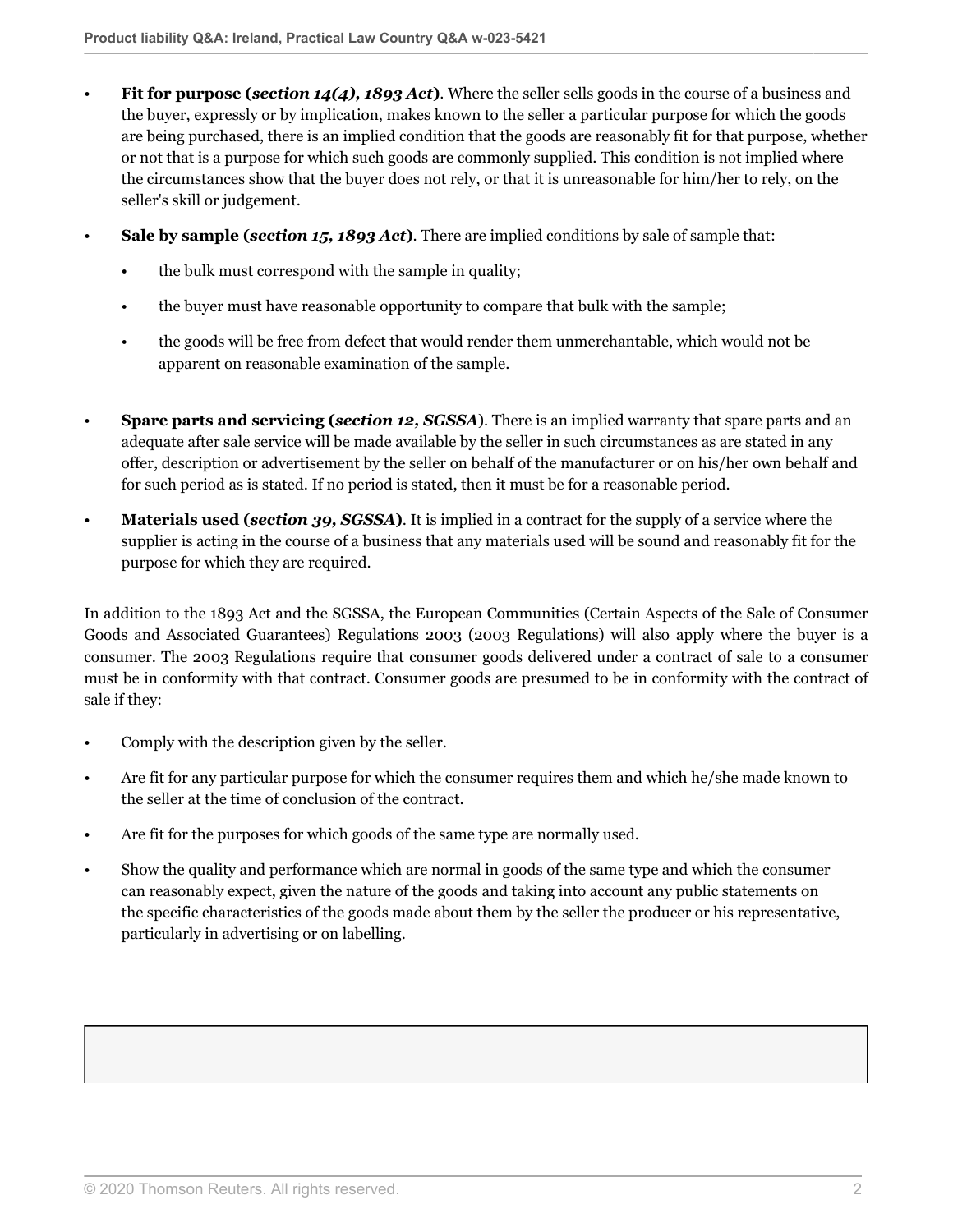2. Can a claim be brought by someone who is not a party to the contract?

No, as strict privity of contract rules apply in Ireland, whereby subject to limited exceptions, third parties generally do not have enforceable contractual rights under contracts governed by Irish law.

Under Irish law, agency, trust or deed poll arrangements are needed to enable benefits under a contract to be sued upon by a third party.

3. How does national law regulate consumer guarantees?

Consumer guarantees are regulated by sections 15 to 19 of the SGSSA. A guarantee is defined as any document, notice or other written statement, howsoever described, supplied by a manufacturer or other supplier, other than a retailer, in connection with the supply of any goods and indicating that the manufacturer or other supplier will service, repair or otherwise deal with the goods following purchase (*section 15, SGSSA*).

The SGSSA requires a guarantee to be clearly legible and to refer only to specific goods or to one category of specific goods. A guarantee must clearly state the following:

- Name and address of the person supplying the guarantee.
- Duration of the guarantee from the date of purchase (different periods may be stated for different components of the relevant product).
- Procedure for presenting a claim under the guarantee.
- What the manufacturer or other supplier undertakes to do in relation to the goods and what charges, if any, including the cost of carriage, the buyer must meet in relation to such undertakings.

#### (*Section 16, SGSSA.*)

A guarantee cannot exclude or limit the rights of the buyer at common law or under statute and any provision in a guarantee which purports to impose obligations on the buyer which are additional to his/her obligations under the contract will be void (*section 18, SGSSA*).

In addition to the SGSSA, the 2003 Regulations will also apply where the buyer is a consumer. Under the 2003 Regulations, a guarantee is defined as any undertaking by a seller or producer to the consumer, given without extra charge, to reimburse the price paid or to replace, repair or handle consumer goods in any way if they do not meet the specifications set out in the guarantee statement or in the relevant advertising. Regulation 9 of the 2003 Regulations provides that a guarantee is legally binding on the offeror and will: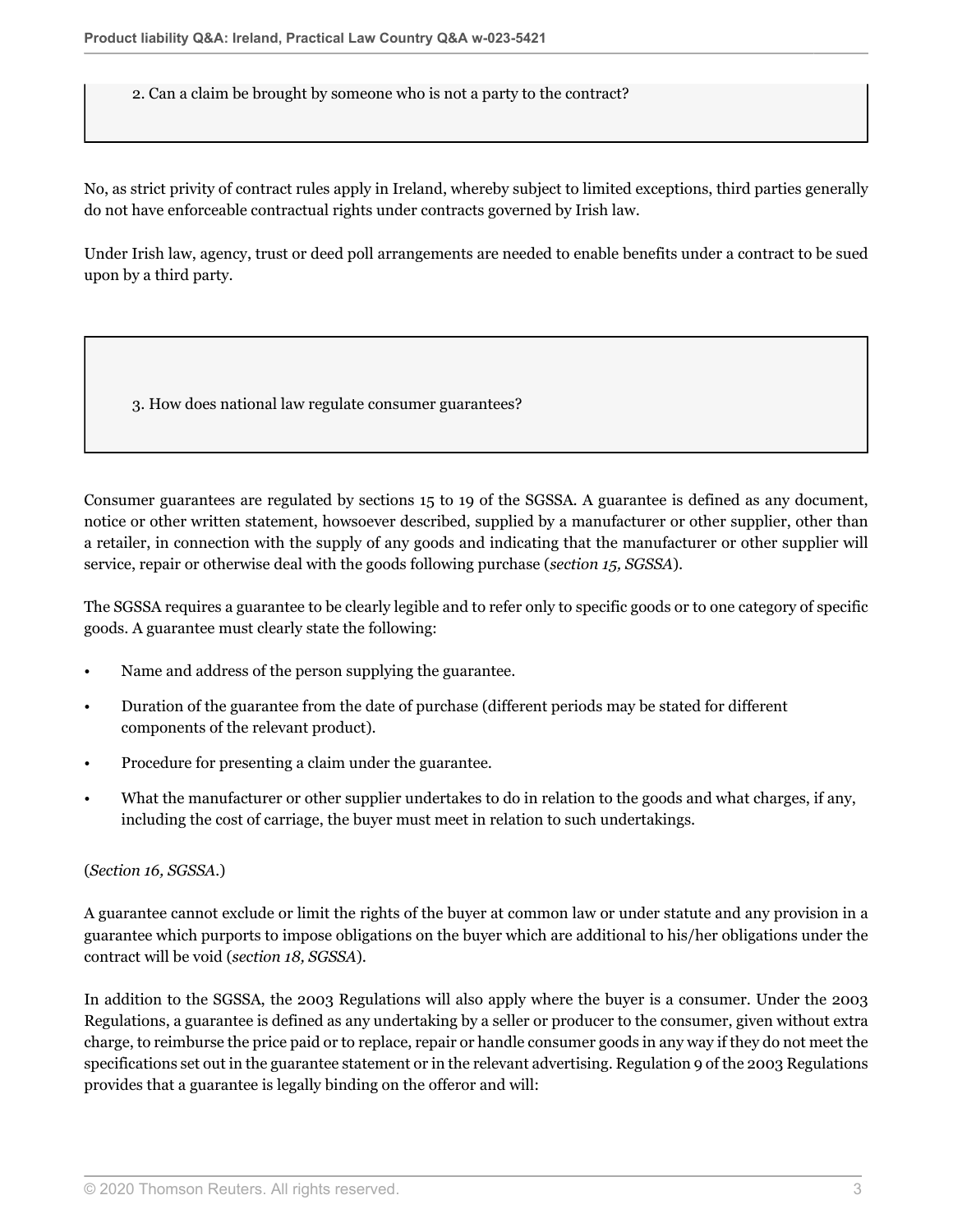- State that the consumer has legal rights under the 2003 Regulations and other enactments governing the sale of consumer goods and make clear that such rights are not affected by the guarantee.
- Set out in plain, intelligible language the contents of the guarantee and the essential particulars necessary for making claims under the guarantee, including the duration and territorial scope of the guarantee and the name and address of the guarantor.

4. On whom is the burden of proof?

The injured party bears the burden of proving a breach of contract, that is, proving the defect and the damage caused by the defect. The standard of proof is on the balance of probabilities.

<span id="page-3-0"></span>5. What is the limitation period for bringing a claim for breach of contract?

In Ireland, the time limits within which a person is entitled to bring civil proceedings are contained, for the most part, in the Statute of Limitations Act 1957 and the Statute of Limitations (Amendment) Acts 1991 to 2000 (Statute of Limitations).

For a breach of contract, the limitation period to bring an action is six years from the date of accrual of action, that is, the date on which the breach of contract occurred and not when the injury or damage was suffered.

6. Are there any defences to a claim for breach of contract?

It is a complete defence to a claim for breach of contract to prove that the action is statute barred, that is, the claim is taken outside the statutory limitation period (see *[Question 5](#page-3-0)*).

A defendant can defend a claim for breach of contract by proving that the basic rules of contract formation have not been complied with, that is, there has not been a valid offer, acceptance and/or consideration. Similarly, mistake,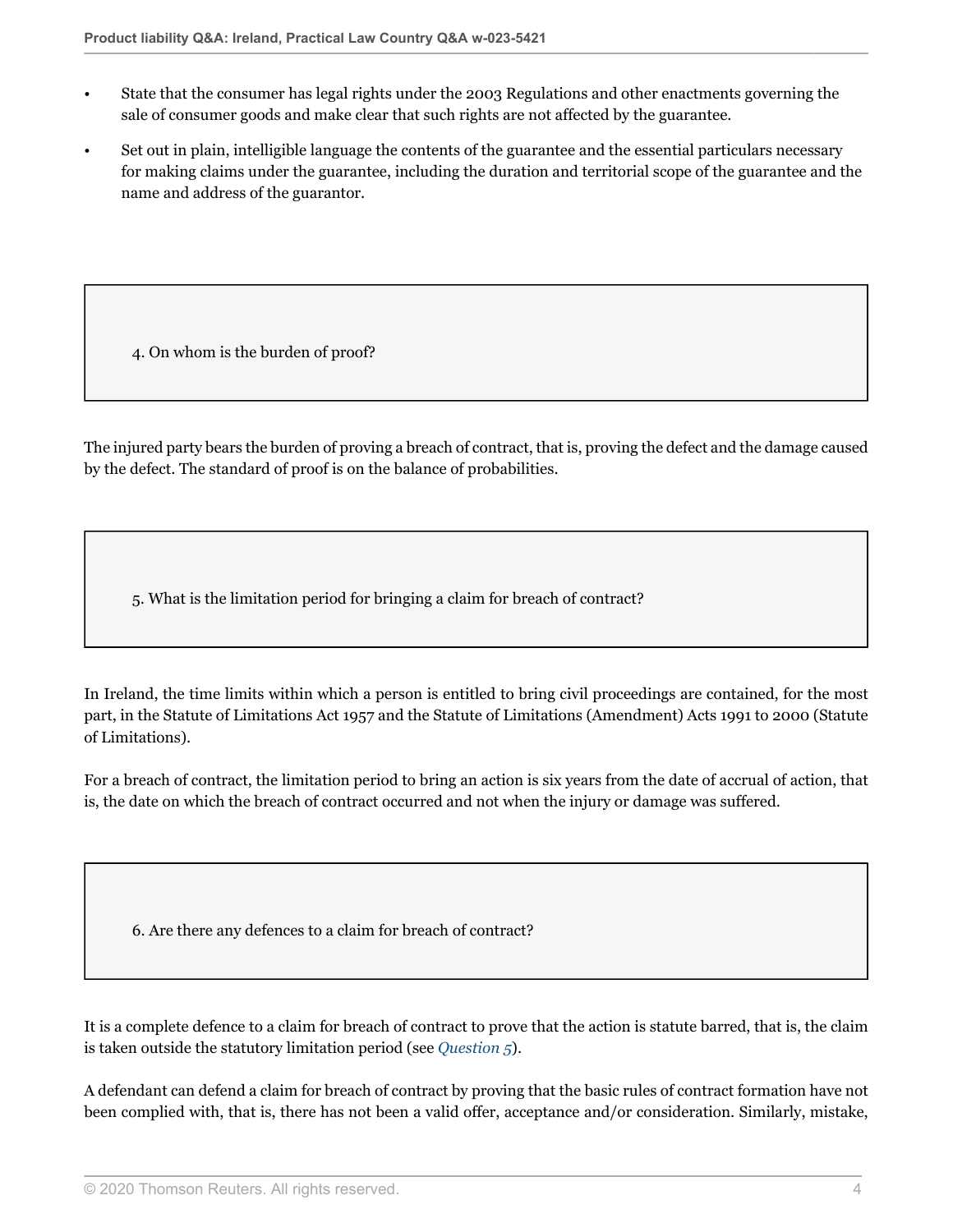misrepresentation, duress and inadequate capacity to contract will also affect the validity of a contract and may provide a defence to a claim for breach of contract.

A claim for breach of contract can also be defended by disproving one of the essential elements of the claim, or by relying on the terms of the contract. For example, if the parties to a contract have agreed to limited or excluded liability for either or both parties, this (where the clause is enforceable) will provide a defence or limitation to a claim for breach of contract.

7. What remedies are available for a breach of contract?

The remedies which are available for breach of a contract will depend on whether there has been a breach of an express term and/or an implied term of the contract. The main remedies for breach of contract are to sue for damages, injunctive relief or an order for specific performance.

**Express term.** The liability for breaching an express term of a contract varies depending on the nature of that term, namely whether it is a condition, warranty or an innominate term.

A condition is a fundamental term of the contract that goes to its root. Breach of a condition is known as a repudiatory breach and the innocent party is entitled to either:

- Terminate the contract (irrespective of whether it is prejudiced or not by the breach), not pay the contractual amount and/or sue for damages.
- Affirm the breach and claim for breach of contract.

A warranty is a contractual term which is less important than a condition. A warranty is a statement about a factual matter which one party makes in the contract. Breach of a warranty does not entitle the innocent party to terminate the contract or treat it as discharged; the innocent party only has the right to sue for damages and other remedies consistent with the contract remaining in place.

A term is considered to be an innominate term if the remedy for its breach depends on the effect of the breach at the time the breach occurred. It is generally considered to be a type of "no man's land" between a condition and a warranty. A term is likely to be considered to be an innominate term if the contract was silent as to the nature of the term at the time the contract was formed because the consequences of the breach vary from trivial to serious. If the effect of the breach is substantially to deprive the innocent party of the whole benefit of the contract then it will be a serious breach of the innominate term and the remedy will be for breach of condition. If this is not the case, then the remedy will be for breach of warranty.

**Implied term.** Breach of a term implied by statute is a breach of the contract for which the consumer will have both a statutory and common law remedy.

The 1893 Act and the SGSSA imply a number of terms into a contract for the sale of goods. The remedies available for breach of such an implied term will depend on whether that term is a condition or a warranty (see *[Question 1](#page-0-0)*). All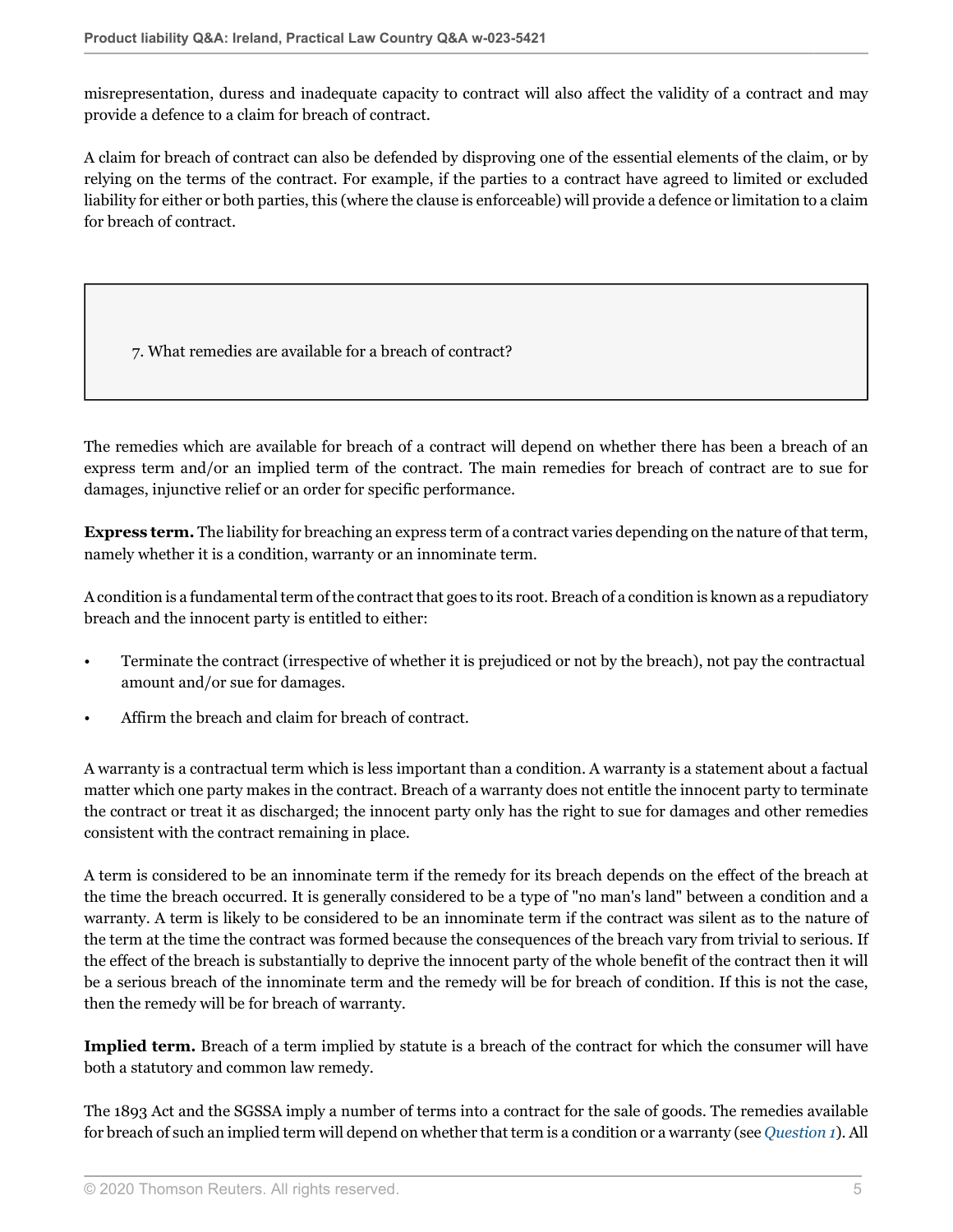of these implied terms are treated as conditions under Irish law, with the exception of the warranties as to implied encumbrances and charges in respect of the goods provided for in section 12 of the 1893 Act and the warranty with respect to spare parts and servicing in section 12 of the SGSSA. Breach of a condition may give the consumer the right to terminate the contract, reject the goods and sue for damages. Section 62 of the SGSSA makes it clear that breach of a warranty will give the consumer the right to sue for damages, but not the right to reject the goods and treat the contract as repudiated.

<span id="page-5-0"></span>8. To what extent can liability for breach of contract be excluded?

The 1893 Act and the SSGSA imply a number of terms into contracts for the sale of goods (see *[Question 1](#page-0-0)*). The implied condition and warranty as to title set out in section 12 of the 1893 Act may never be excluded. The implied conditions with regards to sale by description, merchantable quality and fitness for purpose, and sale by sample, can never be excluded where the buyer deals as a consumer. Any provisions attempting to exclude these conditions will be deemed void. In any other case, attempts to exclude liability for these implied conditions will not be enforceable unless it is shown that it is fair and reasonable (*section 55, 1893 Act*).

In addition, under the European Communities (Unfair Terms in Consumer Contracts) Regulations 1995 (1995 Regulations), an unfair term in a contract concluded with a consumer by a seller or supplier will not be binding on the consumer. Where the contract is capable of continuing in existence without the unfair term, the contract will continue to bind the parties.

An unfair term is defined under the 1995 Regulations as a term which contrary to the requirement of good faith, causes a significant imbalance in the parties' rights and obligations under the contract to the detriment of the consumer. This is taking into account the nature of the goods or services for which the contract was concluded and all circumstances attending the conclusion of the contract and all other terms of the contract or of another contract on which it is dependent.

Schedule 3 of the 1995 Regulations includes an indicative and non-exhaustive list of the terms which may be regarded as unfair. These include, for example, terms which have the object or effect of:

- Excluding or limiting the legal liability of a seller or supplier in the event of personal injury to a consumer resulting from an act or omission of that seller or supplier.
- Authorising the seller or supplier to dissolve the contract on a discretionary basis where the same authorisation is not granted to the consumer.
- Enabling the seller or supplier to terminate a contract of indeterminate duration without reasonable notice (except where there are serious grounds for doing so).
- Irrevocably binding the consumer to terms with which he/she had no real opportunity of becoming acquainted before the conclusion of the contract.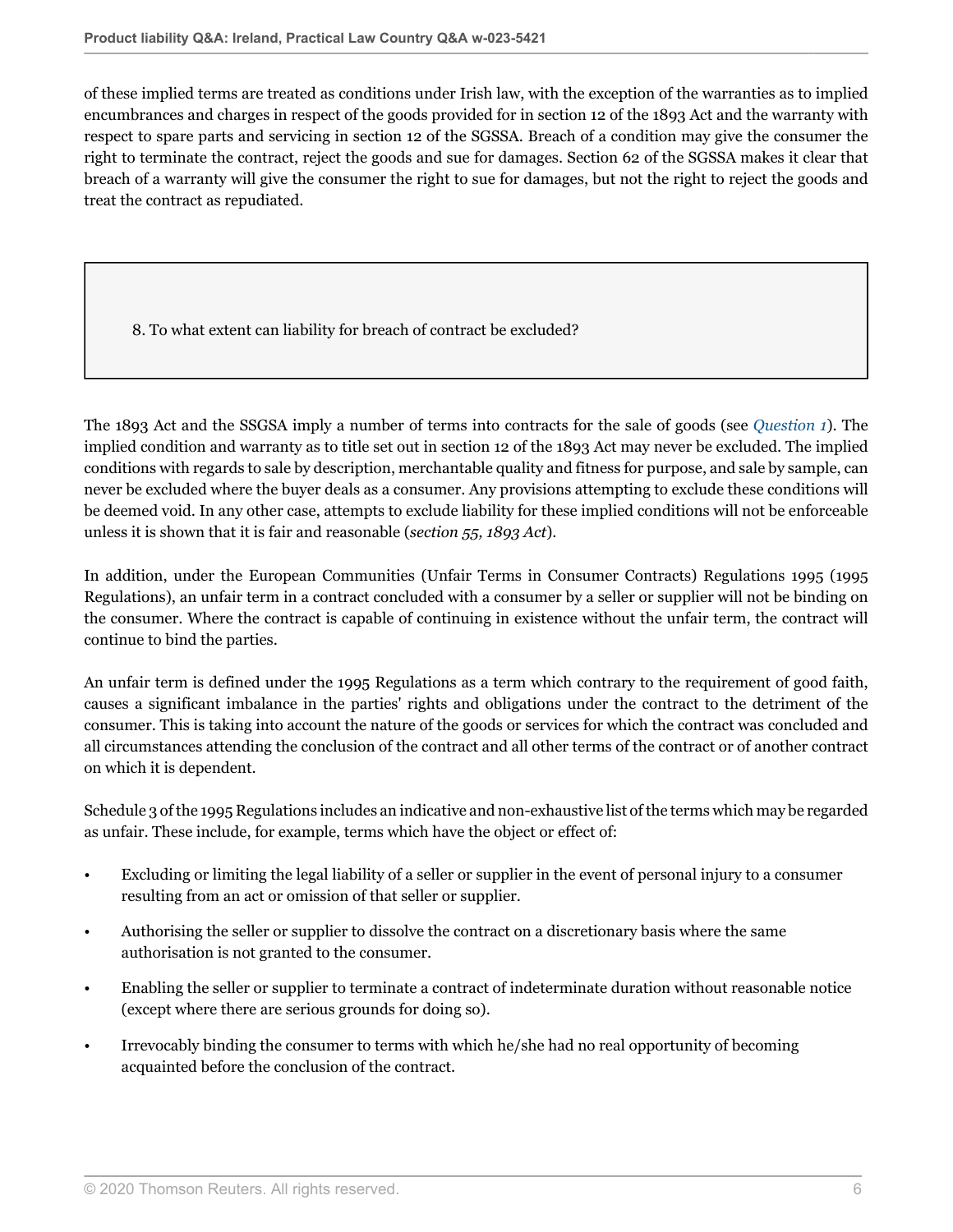- Enabling the seller or supplier to alter the terms of the contract unilaterally (without a valid reason which is specified in the contract) or to alter unilaterally (without a valid reason) any characteristics of the product or service to be provided.
- Giving the seller or supplier the exclusive right to interpret any term of the contract.

## **How a claim is brought in negligence**

9. Under what conditions can a buyer make a product liability claim under negligence law?

A buyer can make a product liability claim under negligence law where the following elements are satisfied:

- The defendant owed a duty of care to the buyer.
- There was a breach of that duty of care by the defendant.
- The breach of the duty of care caused damage to the buyer.
- The damage to the buyer was reasonably foreseeable.

10. Against whom can a claim in negligence be brought?

Typically, a product liability claim in negligence will be brought against the manufacturer of the defective product, who owes a duty of care to those who may foreseeably be injured or damaged by the product.

However, a claim can also be brought against anyone in the supply chain who has breached a duty of care owed to the injured party, including, for example, a supplier, repairer, installer, assembler or retailer.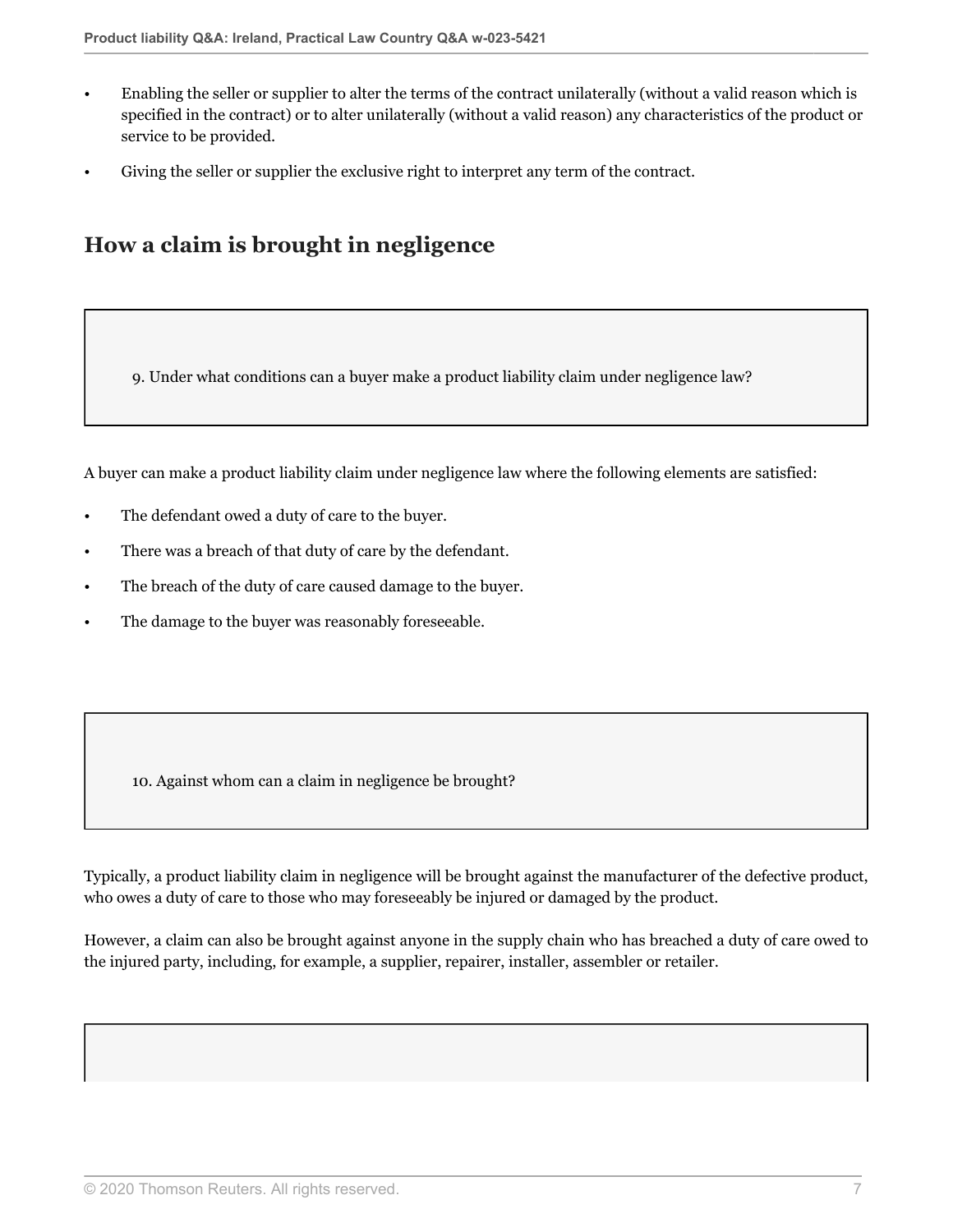#### 11. On whom is the burden of proof?

In general, the burden of proof is on the injured party to prove, on the balance of probabilities, that the defendant was negligent and that this negligence caused him/her injury or damage.

In certain limited circumstances, the doctrine of *res ipsa loquitur* (the principle that the mere occurrence of some types of accident is sufficient to imply negligence) may also be applied to reverse the burden of proof and place the onus on the defendant to disprove an allegation of negligence. This doctrine will apply, for example, where a particular element of the tort lies pre-eminently within the defendant's knowledge (see *Hanrahan v Merck Sharp & Dohme (Ireland) Ltd*).

12. What is the limitation period for bringing a claim in negligence?

Under the Statute of Limitations, subject to limited exceptions the limitation period for personal injury claims due to negligence or breach of a duty of care is two years from the later date of the:

- Accrual of the action.
- Injured person became aware of the accrual of the action.

13. Are there any defences to a claim in negligence?

There are three main defences to a claim in negligence (apart from asserting that any of the constituent elements of a negligence claim do not apply):

• **Contributory negligence**. Under the Civil Liability Act 1961 (1961 Act) contributory negligence is not an absolute defence to a claim in negligence. Where the damage suffered by the claimant was caused partly by the negligence or want of care of the claimant and partly by the wrong of the defendant, the damages recoverable will be reduced by such amount as the court thinks just and equitable having regard to the degrees of fault of the claimant and the defendant (*section 34(1), 1961 Act*). In particular, the failure of a claimant to mitigate his/her damage will be considered to be contributory negligence.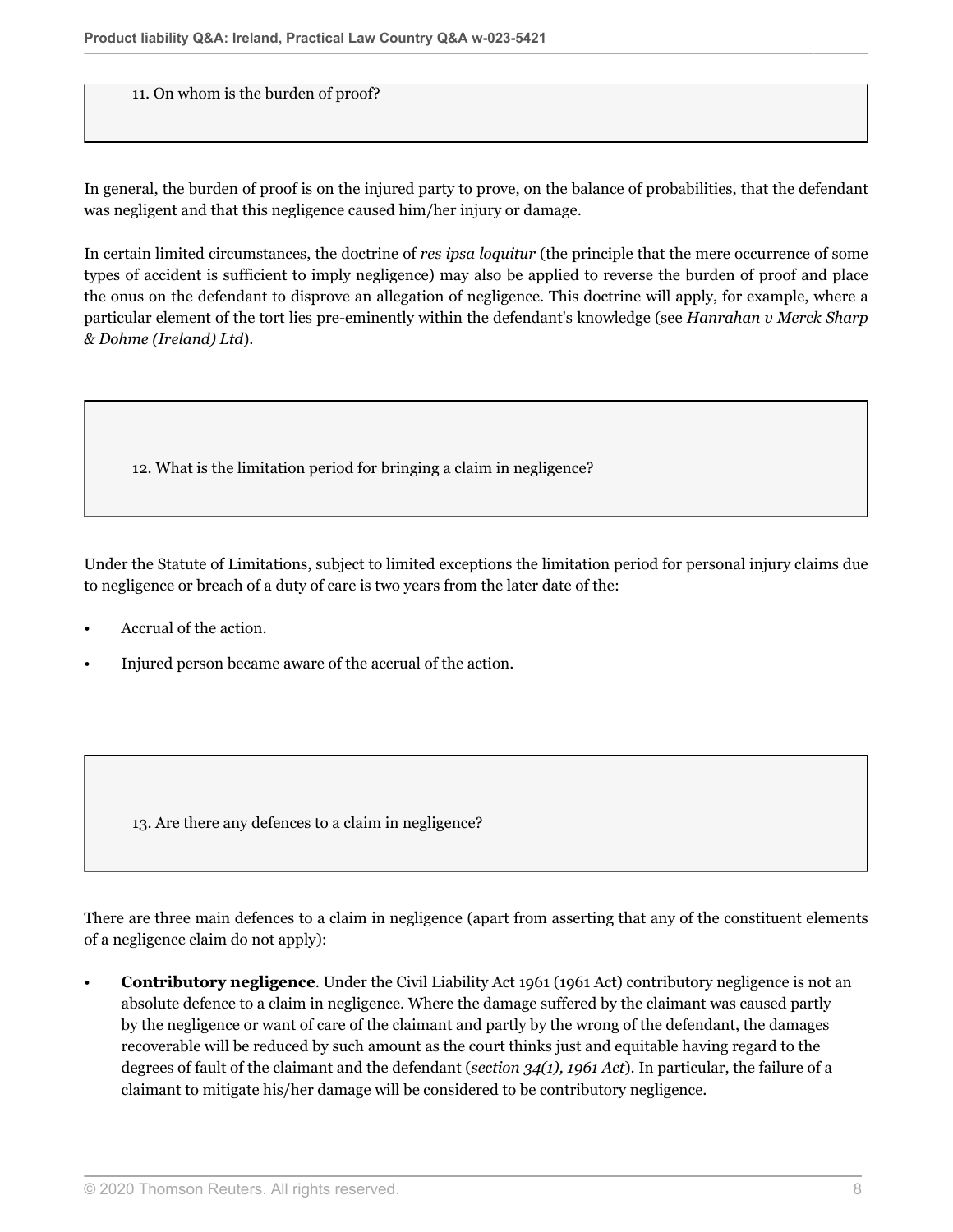- **Voluntary assumption of risk**. This defence is regulated by section 34(1)(b) of the 1961 Act. A defendant will not be held liable where he/she can demonstrate that the claimant, before the act was agreed, waived his/her legal rights in respect of the act.
- **Illegality.** It will not be a defence in an action merely to show the claimant is in breach of the civil or criminal law (*section 57(1), 1961 Act*). However, the 1961 Act gives no further guidance as to what other factors are required for a successful defence of illegality. In certain limited circumstances, where the claimant was engaged in illegal activity at the time the loss was suffered, the defendant may be able to avail of the defence of illegality.

14. What remedies are available for a claim in negligence?

The main remedies for a claim in negligence are an award of damages as compensation for the wrong committed, or injunctive relief.

The purpose of damages in tort is to place the claimant in the same position that he/she would have been in had the wrong not occurred. There are two main types of damages:

- **General damages.** These are intended to compensate for non-pecuniary loss that results from the wrong complained of, for example, pain and suffering or loss of life expectancy. An award of general damages is at the discretion of the judge.
- **Special damages.** These compensate for actual financial loss that results from the particular circumstances of the case, for example, loss of earnings, cost of medical treatment, damage to property. Special damages are not recoverable unless proven, or agreed between the parties.

In certain circumstances, exemplary damages which are punitive and deterrent in nature may also be awarded.

In assessing damages in a personal injuries action, the court is required by section 22 of the Civil Liability and Courts Act 2004 to have regard to the Book of Quantum, which contains general guidelines as to the amounts that may be awarded in respect of specified types of injury. However, this does not preclude the court from having regard to matters other than the Book of Quantum when assessing damages in a personal injuries action.

15. To what extent can liability in negligence be excluded?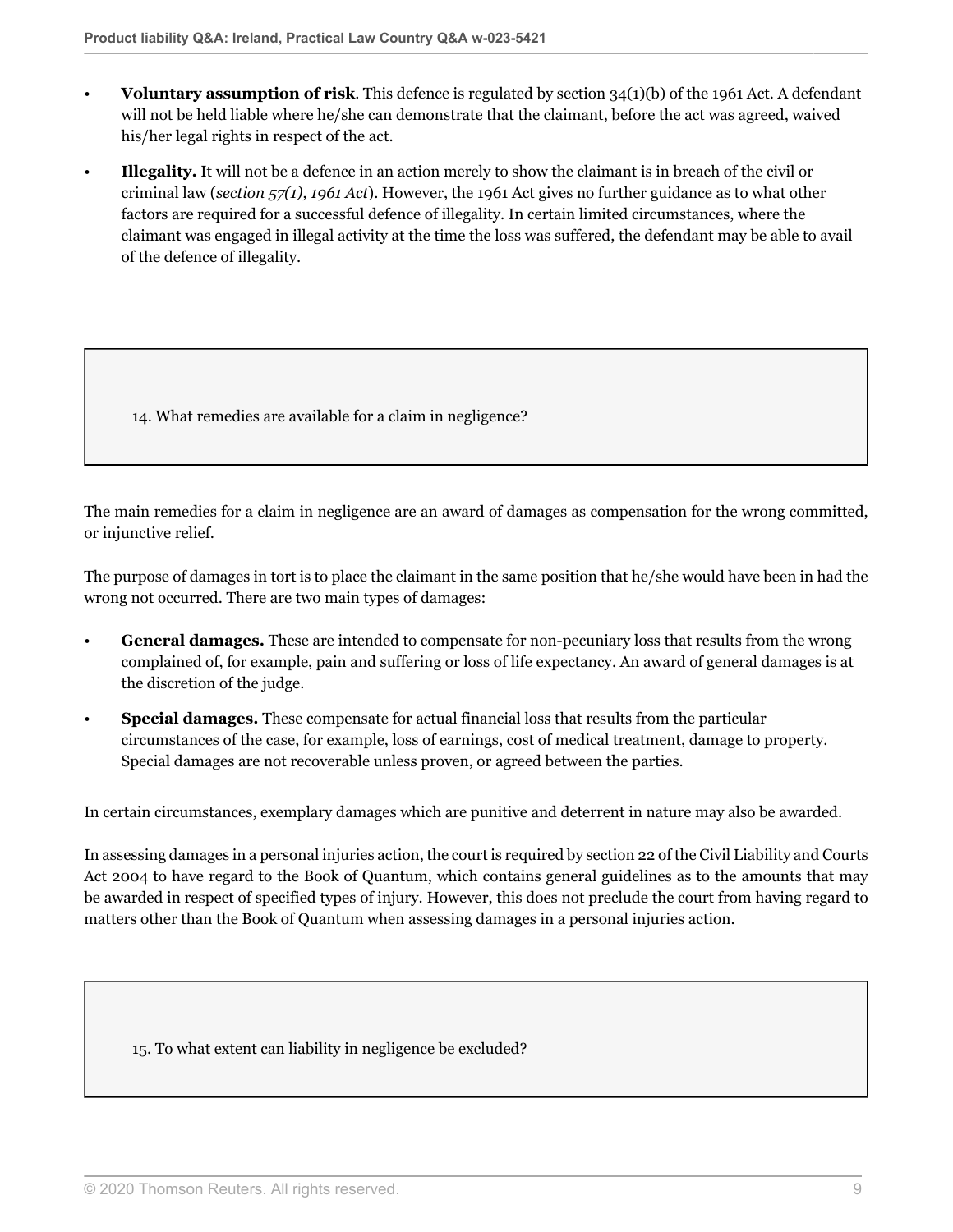Under the 1995 Regulations, liability in negligence for fatal or personal injuries resulting from an act or omission by a seller/supplier cannot be excluded or restricted in a consumer contract (see *[Question 8](#page-5-0)*).

In addition, under section 2 of the Liability for Defective Products Act 1991 (the 1991 Act), a producer is strictly liable for damages caused by a defect in his/her product. The liability of a producer under the 1991 Act cannot be limited or excluded by any term of contract, by any notice or by any other provision.

In business to business contracts, subject to the above the parties generally can exclude or limit liability in negligence by agreement.

## **Strict liability claims**

16. How is strict liability implemented in national law?

In Ireland, strict liability is governed by the 1991 Act, which implements Directive 85/374/EEC on liability for defective products.

Under section 2 of the 1991 Act, a 'producer' (as defined) is liable in damages in tort for damage caused wholly or partly by a defect in his/her product. A product is defective if it fails to provide the safety which a person is entitled to expect, taking all circumstances into account, including the:

- Presentation of the product.
- Use to which it could reasonably be expected that the product would be put.
- Time when the product was put into circulation.

17. To what extent can strict liability be excluded?

The liability of a producer under the 1991 Act to an injured person cannot be limited or excluded by any term of contract, by any notice or by any other provision (*section 10, 1991 Act*).

However, an action for the recovery of damages under the 1991 Act may not be brought after the expiration of three years from the date on which the cause of action accrued or the date (if later) on which the claimant became aware, or should reasonably have become aware, of the damage, the defect and the identity of the producer. Moreover, a